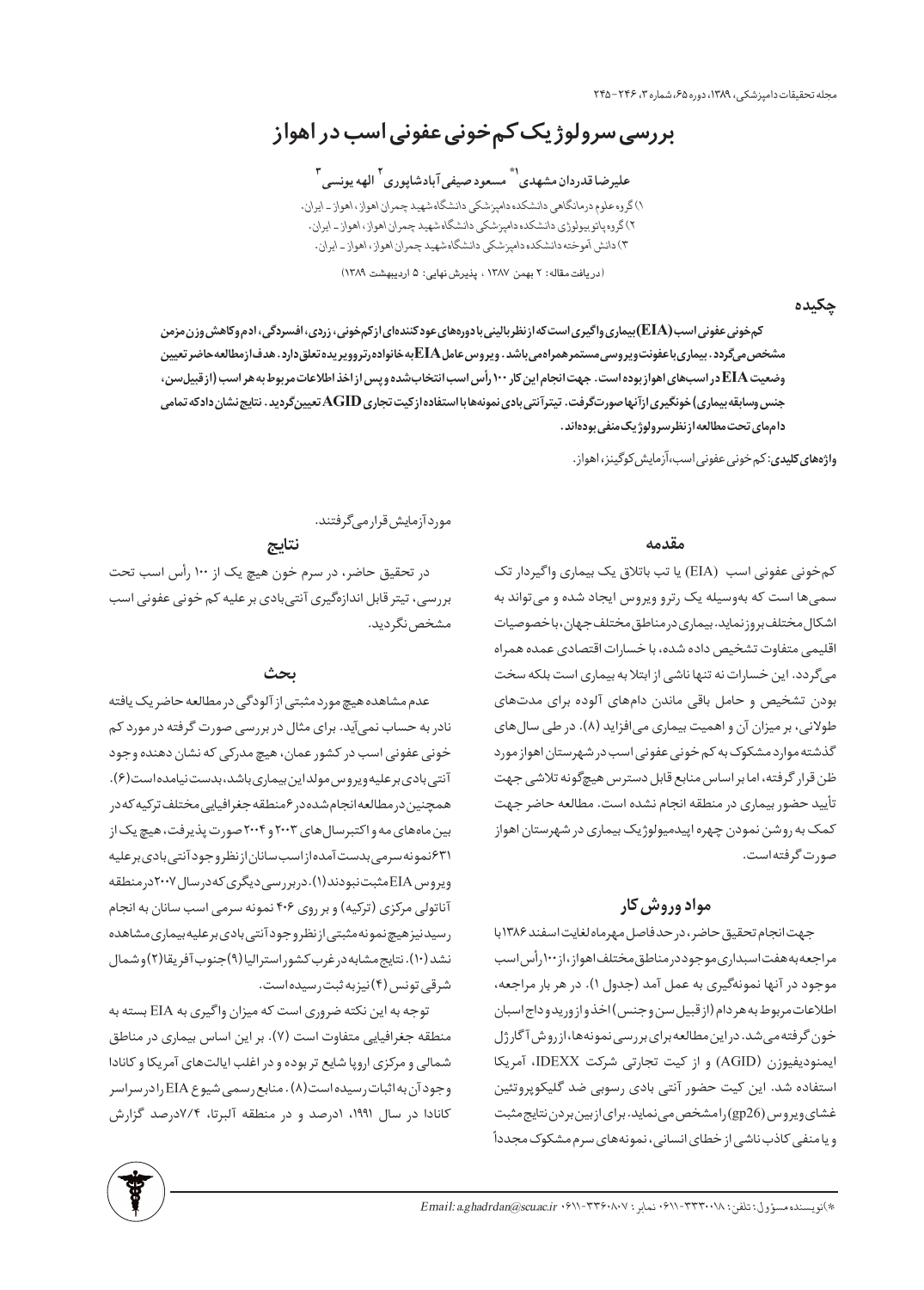- Ataseven, V. S., Arslan, H. H. (2005) Equine 1. infectious anemia in mules, donkeys, and horses: Epidemiologic studies in the different geographic regions of Turkey. J. Equine Vet. Sci. 25:439-441.
- Barnard, B. J. (1997) Antibodies against some 2. viruses of domestic animals in southern African wild animals. Onderstepoort. J. Vet. Res. 64: 95-110.
- Bicout, D. J., Carvalho, R., Chalvet-Monfray, K., 3. Sabatier, P. (2006) Distribution of equine infectious anemia in horses in the north of Minas Gerais State, Brazil. J. Vet. Diagn. Invest. 18: 479-82.
- Boussetta, M., Chabchoub, A., Ghram, A., Jomaa, I., 4. Ghorbel, A., Aouina, T., Ben Amor, H. (1994) Seroepidemiological survey of influenza and infectious anemia in Equidae in northeastern Tunisia. Rev. Elev. Med. Vet. Pays. Trop. 47: 277-281.
- 5. Darcel, C. (1996) Equine infectious anemia in Alberta. Can. Vet. J. 37:583.
- Hedger, R. S., Barnett, I. T., Gray, D. F. (1980) Some 6. virus diseases of domestic animals in the Sultanate of Oman. Trop. Anim. Health. Prod. 12: 107-11430.
- 7. OIE Standard Commission. (2005) Equine Infectious Anemia. The center for Food security & public Health. http://www.cfsph.iastate.edu.
- 8. Radostits, O. M., Gay, C. C., Hinchcliff, K. W., Constable, P. D. (2007) Veterinary Medicine  $(10^{th}$ ed.) Saunders company, Spain. p.1173-1177.
- Smith, V. W., Coackley, W., Maker, D. (1980) 9. Absence of equine infectious anemia in the Kimberley region of Western Australia. Aust. Vet. J. 56: 255.
- Yapklc, O., Yavru, S., Kale, M., Bulut, O., Simsek, A. 10. and Sahna, K. C. (2007) An investigation of equine infectious anemia infection in the central Anatolia region of Turkey. J. S. Afr. Vet. Assoc. 78: 12-40.

جدول ۱- سن، جنس و تعداداسب نمونهگیری شده در اسبداری های تحت بررسی.

| نام وموقعیت جغرافیایی اسبداری در شهر اهواز        |  |                                                                                                      |  |  |  |  |  |  | سن(سال) |  |
|---------------------------------------------------|--|------------------------------------------------------------------------------------------------------|--|--|--|--|--|--|---------|--|
| جنوب   جنوب   شمال شرق<br>  غرب   جنوب   شمال شرق |  |                                                                                                      |  |  |  |  |  |  |         |  |
|                                                   |  | <br>  كمتر   ٢تا١٠   يبشتر  نر   ماده  نيرو   كنعانى  مجدم  باهنر   نيك روان  سردار  سالمى <br>  از٢ |  |  |  |  |  |  |         |  |
|                                                   |  |                                                                                                      |  |  |  |  |  |  |         |  |

کردهاند(۵). درمناطق کوچک که جمعیت اسبان حامل و حشرات ناقل زیاد است میزان شیوع ممکن است به ۱۰۰درصد نیز برسد(۸).در تحقیق انجام شده در کشور برزیل میزان شیوع EIA در ۴۹ شهر ۰-۰-۰ درصد، در ۱۶ شهر ۱/۵-۲۵/ درصد، در ۱۰ شهر ۵-۱/۵ درصد، و در ۴ شهر ۲۵-۵درصد بود (۳). در مطالعه صورت گرفته در کشور آرژانتین میزان آلودگی به ويروس ٢٥EIA-١٥درصد گزارش گرديده است(٨).

آن چه که از مقایسه نتایج بررسی حاضر با مطالعات فوق حاصل مے شود آن است که:

۱ـ در اهواز، نبود آلودگی مشابه کشور های دیگر منطقه بوده است.

۲\_ همچنین به نظر می,رسد که EIA یک بیماری بومی اهواز به حساب نیامده و عدم جابهجایی جدی اسب از مناطق آلوده (همچون كاناداو آمريكا ) به اين منطقه، دليل منفى بودن آزمايش AGID باشد.

لازم بەذكراست كەباتوجەبەشرايط مستعدمحيطى اهواز (ھم چون وضعیت آب و هوایی و زمان طولانی مدت فعالیت حشرات)، هرگونه اهمال در واردات اسب از مناطق آلوده (از قبیل عدم قرنطینه مناسب) می تواندوقوع بالایی از همهگیری را در این منطقه به همراه داشته باشد.

ذکر این نکته مفید به نظر می <sub>د</sub>سد که گرچه بعضی از منابع مقاومت نژادی را در ابتلا به کم خونی عفونی اسب عنوان نمودهاند(۹)، اما هیچ گزارشی که اسبان عرب (عمده اسبهای موجود در اهواز) را مقاوم به بیماری نشان دهد، در دسترس نمی باشد.